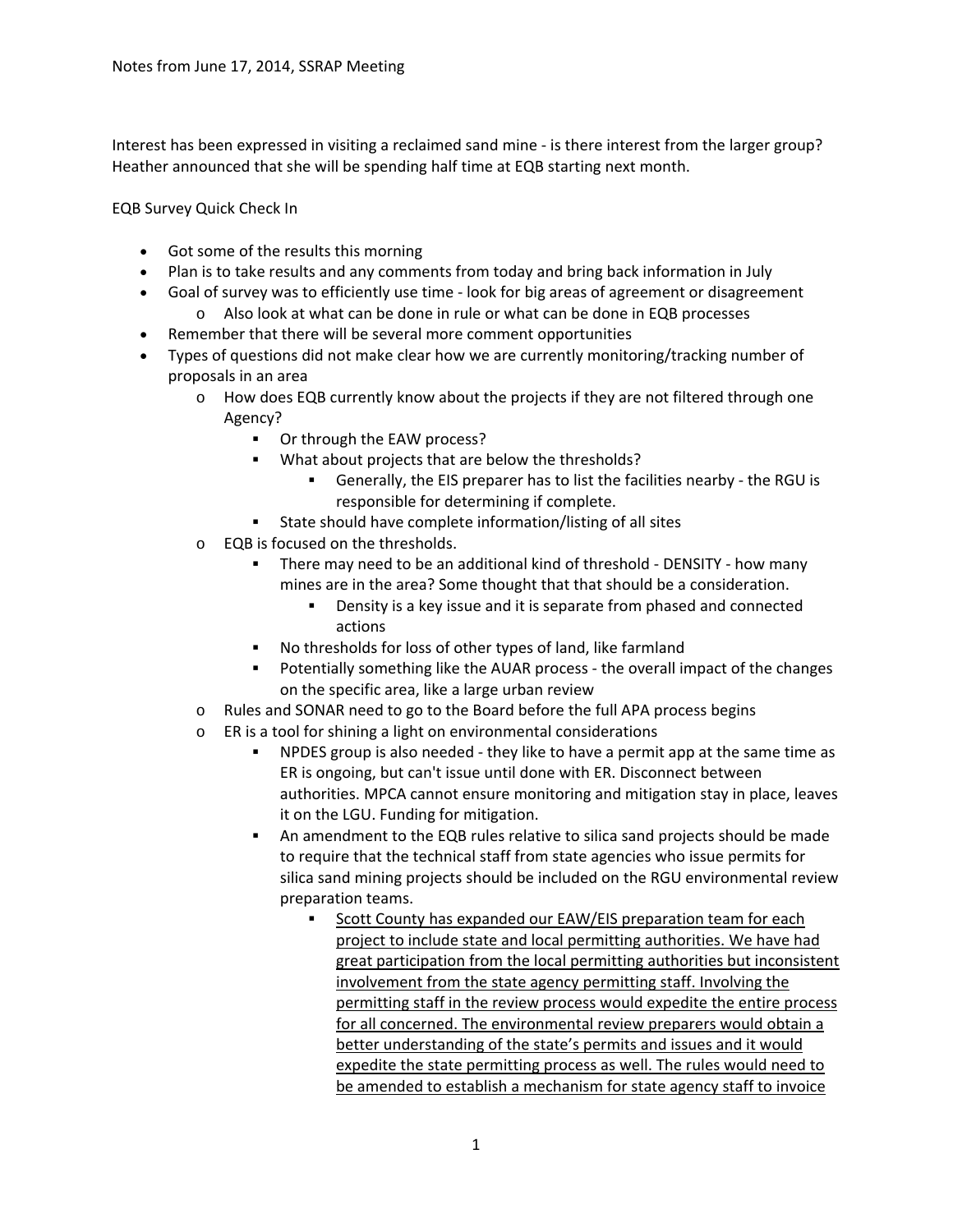their time and expenses back to the RGU for payment by the project proposers.

- **The process would involve designated state agency staff working closely** with RGU staff and the RGU's consultants. It might involve some meetings together, but likely more often, just involve state agency staff being included on all drafts, connecting via email and phone. Agency staff would submit their invoices for time and travel to the RGU for reimbursement. Again, these are the technical staff from the permitting divisions of the state agencies, not just those agency's environmental review staff.
- Justification: There have been several projects, one of which we experienced in Scott County, and another in a neighboring county where subsequent state agency permits resulted in a significant change to the proposed project necessitating the need to revisit the environmental review process. This presents avoidable delays for the developers, redundant time consumed for the RGUs and everyone who reviews these documents. It exemplifies the need for better communication within and between permitting agencies."
- o When the rule goes to the ALJ ‐ SONAR
	- Be able to explain what is being done to clearly to explain to public
- o Is there a current list of existing mines, with scale and magnitude?
	- **Pretty good handle on industrial scale ones, not those with only local permits.**
	- Footprint (acres), depth, throughput, material mining, etc.
	- MSHA might have a list anything permitted should be on there.
	- An inventory would be a good part of this process.
- o Hard to answer questions without SONAR type information ‐ can't evaluate just on the numbers.
	- Chicken and egg
	- **Will bring SONAR from past rules to July meeting**
- $\circ$  All Agencies need to take a holistic look at what's going on and the overall impact on the State - ultimate future effects on water, ag, air quality
- o Hearing a major concern about how many mines, how large, how much land lost.
	- Then further questions what if the ag land was being turned into something else, like a subdivision, rather than sand
	- Maybe part of EQB forms rather than actual rule language?
	- This becomes a land use discussion ‐ what do LGUs think about state getting involved in what has been a local issue?
- o Try to have SONARS from old rules sent out prior to July ‐ they are currently on the EQB website [Note: done]
- o People issuing permits should be at table for environmental review
- Definitions Discussion
	- o Silica Sand
		- Sub angular sand, not well-rounded. Serves lots of other sources. Round sand is also used in lots of industry.
		- Fracking is one type of end use, not only or exclusively. Maybe just regulate sand‐sized grains of quartz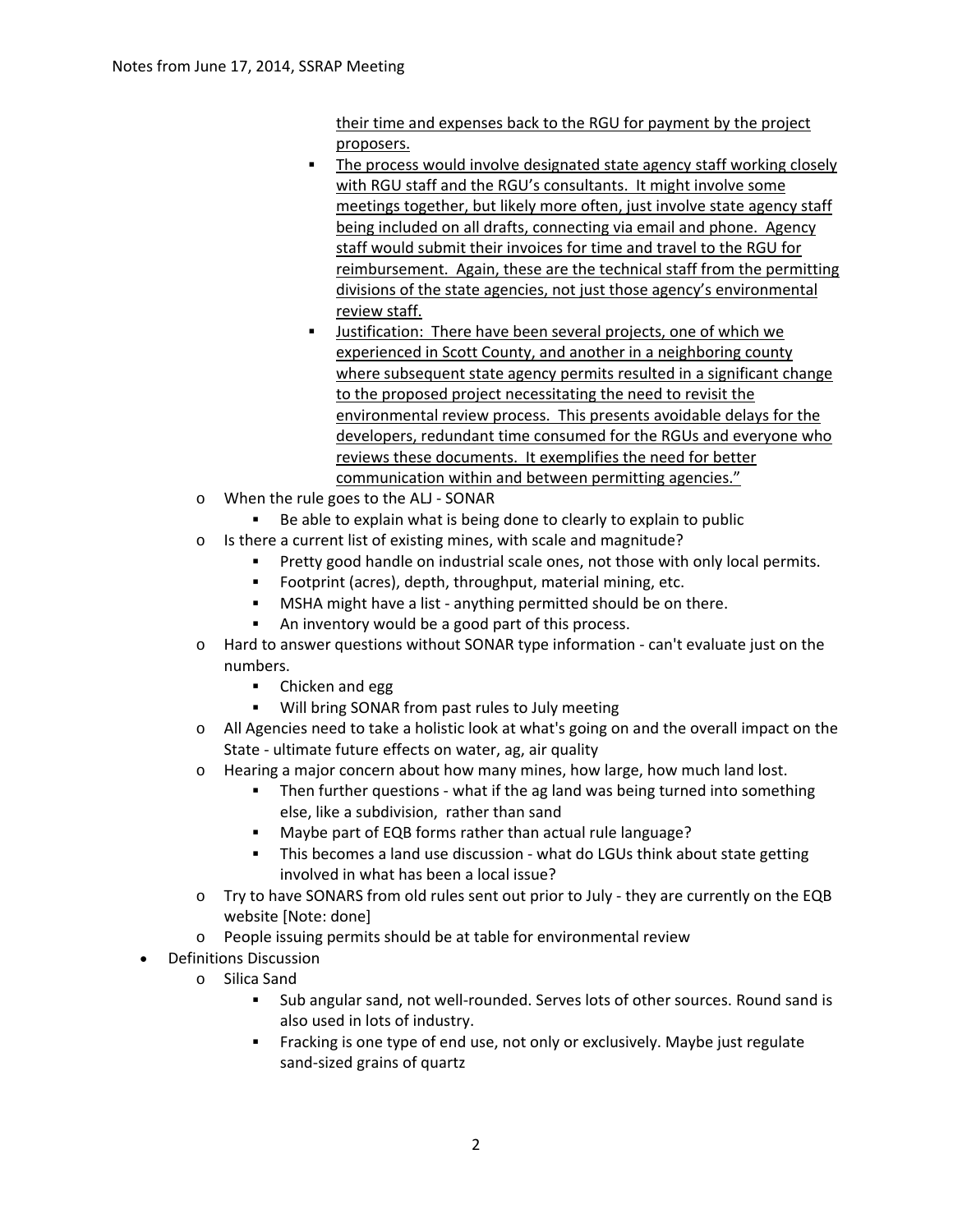- Would be ideal if we all worked off the same definition, but if we are missing something if we don't regulate other sand to protect health and safety then maybe we need to include more
- Seem to agree that end use does not matter.
- o Transporting
	- Gap ‐ what about when things are actually moving on train, rails, barges, etc.
		- Need to discuss what we can or can't do in Sonar
	- **What about enclosure? Of trucks, etc.**
	- **Trans loading needs to be included**
	- Will we be able to be consistent with definitions of new or existing?
	- How does industry define things? Mandatory versus permissive language? Make sure we cover potential future changes.
- o Exemptions
	- Temporary storage how long is temporary? When does it become permanent? Also, stockpiles waiting for use or process rather than transporting.
	- But then you end up with lots of small mines in one area doesn't like acreage as a flat thing.
		- Also, what about depth? Tunneling versus surface disturbance.
		- **Density becomes an issue.**
		- **Total amount of material to be removed**
	- Unintended consequences
	- What about "cowboys" ‐ always going to have people go right under the limit, and that's a problem
	- Focus on commercially mined materials
	- Parallel with asbestos ‐ risk of health impacts. Health, safety, welfare of neighbors
		- That is there regardless of the use of the material
		- Weathered versus freshly fractured?
		- **Length of exposure?**
	- Onsite use is kind of vague, what about common ownership but separate parcels
	- May need to give some examples. Ex: 103, exempted borings/excavations that were not intended to extract water, but does not cover holes into aquifers
	- Customer specs not to break up sand
	- Seems to be comfort with exemptions for activities where the sand is incidental, rather than specific attempts to get at the sand for commercial processes
	- Over regulation is also something we have to guard against. Reasonability.
	- Frequency of disturbance? Possibility of air impacts.
- o Chemicals of concern? Are those listed?
- o How do you define risk?
	- **May need to discuss/define**
- o What are the exemptions for? Be clear in terms of permits, etc.
- o 20 acres may not be unreasonable ‐ but need quantity and total operating time
	- **•** Depth into drinking water
- o Commercial use versus not.
- o Agencies on same page as much as possible
- o What about Agencies on same page with LGUs/RGUs?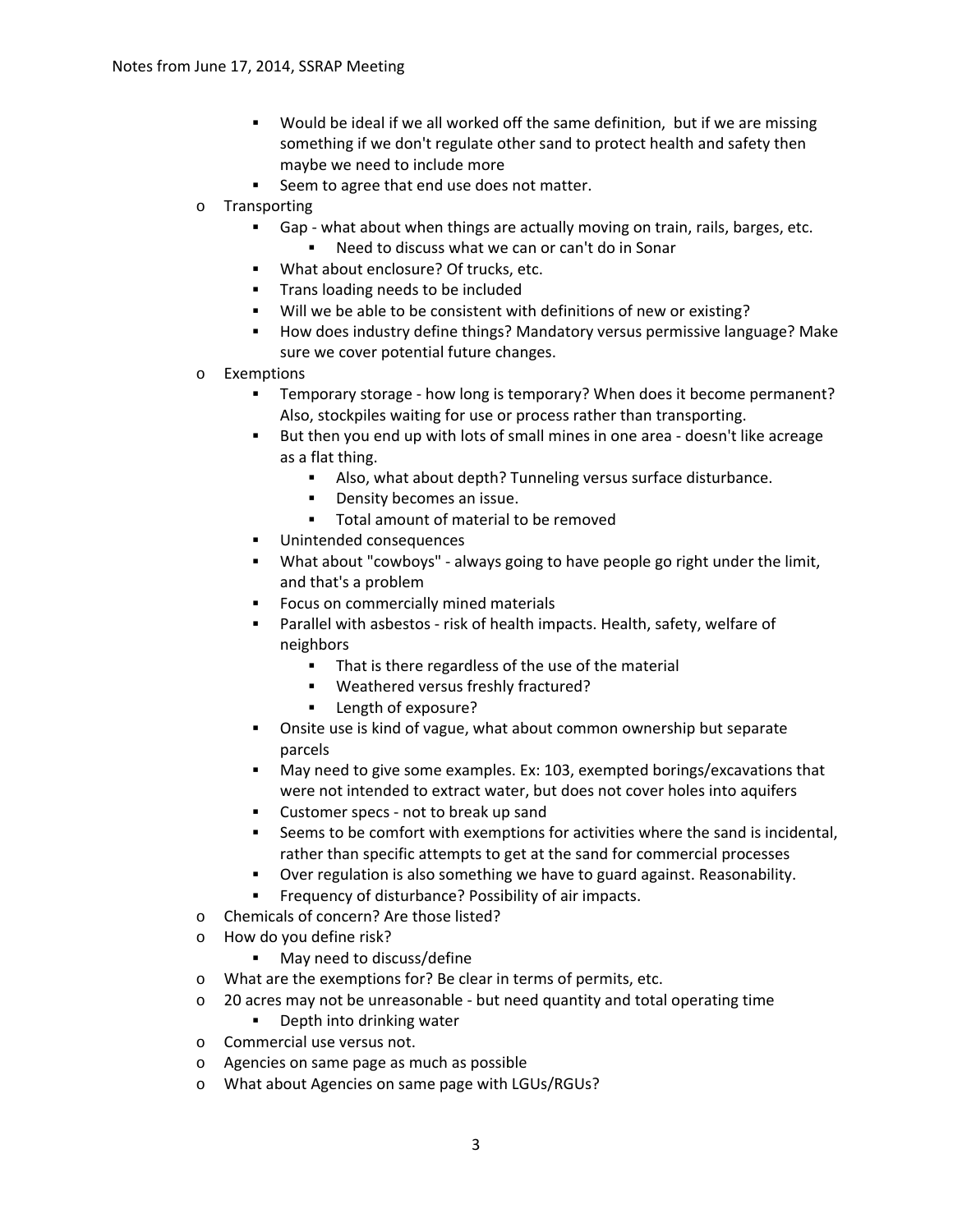- Permit application timing with environmental review timing. Trying to run parallel is resulting in permit apps and then ER changes the project.
- All players at the table at once
- Final ER should really reflect final project that gets permits
- Would we use NAICS or SIC codes? Or not because not using end uses?
- o Does de minimis reflect risk?
- o Would not want to be a barrier to salvage or reuse of material
- o Multiple industries may use same chemicals.
- Silica Sand Air Rules Concepts
	- o Want information on Richards method of monitoring
	- o Might be interest in applying some standards (like monitoring) to aggregate mines if it makes sense.
	- o Baseline for monitoring?
		- Making sure an area isn't contributing to an air quality problem
		- An area might already be high in something like diesel particles; in monitoring for silica, how do we balance the issue that there are already high particles?
			- Cumulative impacts multiple risks and exposures
			- Standards don't relate to sensitive or at-risk populations; can an RGU establish more stringent standards
			- MDH has recommended Health Risk Assessments within the environmental review process ‐ would be good to have resources to do that.
				- No statutes authorize the requirement to do a HRA so hard for an RGU to do. But maybe list at-risk or populations with specific exposures
				- Also, how much data are actually available to do an assessment
		- For particles, best you can do is hourly with lab assessment
		- How important is location of monitor?
			- We rely on historical wind patterns
			- Has MPCA used modeling to site monitors?
			- Also, what about local met data?
				- Solved with preconstruction monitoring? Also for baseline data. We could prescribe some pre construction monitoring requirements, like PSD
		- Particle size directly relates to wind speed needed to entrain
		- We might do some modeling on generic facilities?
	- o Continuum of information informing rules ‐ like health data
	- o Discussion about scientific data and disagreement between experts (Richards/Pierce)
	- o We may need to modify the 7005 definition of aggregate or somehow be clear that silica sand is split from construction aggregate
	- o Difference between a regulatory requirement and requirement to have a permit
		- Minnesota has a presumption that a permit is needed
			- Right now, the dryer NSPS is the trigger for an individual permit
		- Does enforcement differ by type of permit. What role does LGU have can they revoke a land use permit if we revoke an air permit?
		- **Permanence and ongoing review or reissuance of air permits**
	- o Monitors ‐ allow collocation so people can show their monitor is a FEM
	- o Add